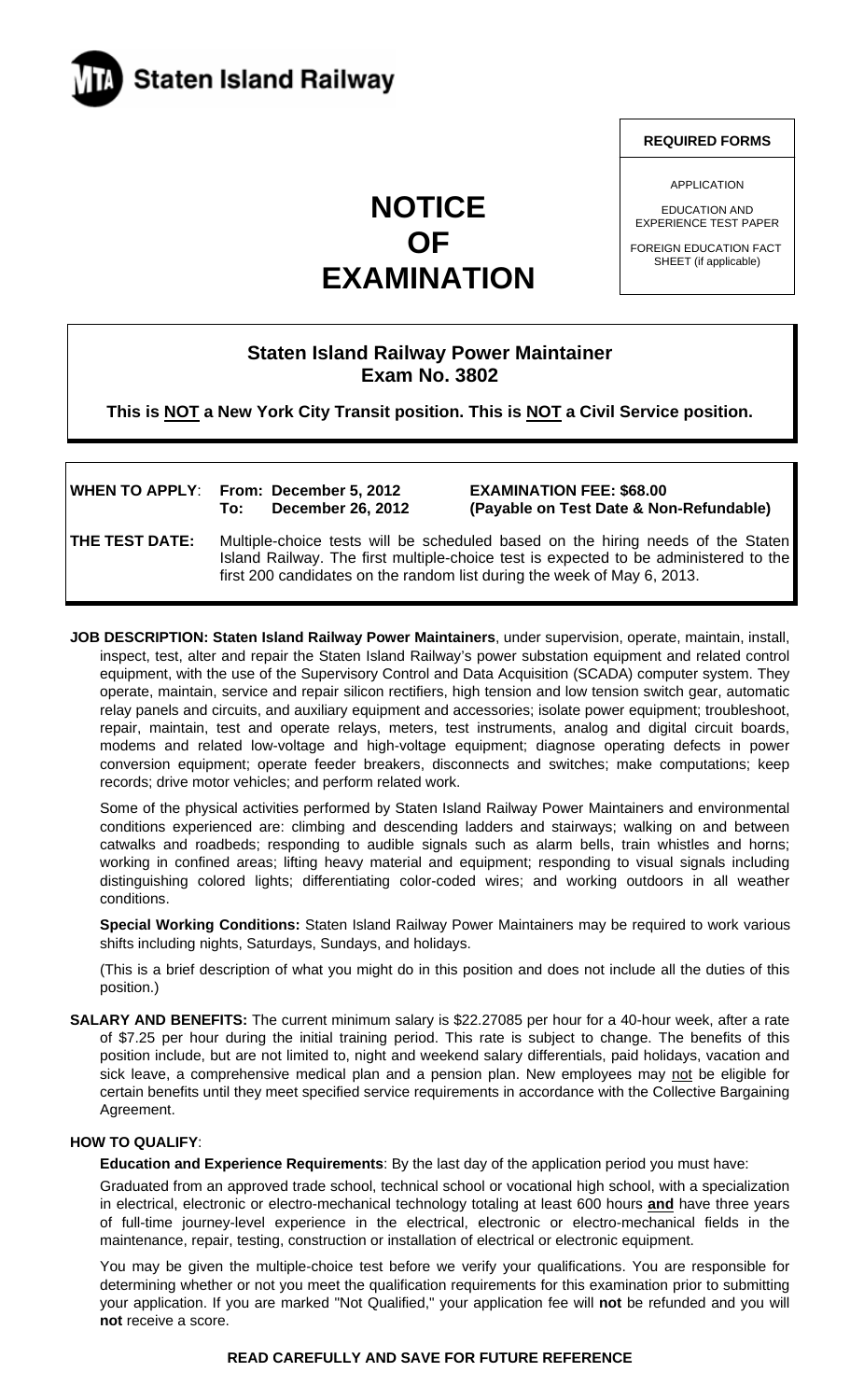## **REQUIREMENTS TO BE APPOINTED:**

**Medical Requirement:** Medical guidelines have been established for the position of Staten Island Railway Power Maintainer. You will be examined to determine whether you can perform the essential functions of the position of Staten Island Railway Power Maintainer. Where appropriate, a reasonable accommodation will be provided for a person with a disability to enable him or her to take the examination, and/or to perform the essential functions of the job.

**Drug Screening Requirement:** You must pass a drug screening in order to be appointed.

**License Requirement:** At the time of appointment, you must have a Motor Vehicle Driver License that is valid in the State of New York with no disqualifying restrictions that would preclude the performance of the duties of a Staten Island Railway Power Maintainer. If you have serious moving violations, license suspension or an accident record, you may be disqualified. This license must be maintained for the duration of your employment in the title.

**Residency:** New York City residency is not required for this position.

**English Requirement:** You must be able to understand and be understood in English.

**Proof of Identity:** Under the Immigration Reform and Control Act of 1986, you must be able to prove your identity and your right to obtain employment in the United States prior to employment with the Staten Island Railway.

- **HOW TO OBTAIN A NOTICE OF EXAMINATION:** During the application period, you may obtain a copy of the Notice of Examination for this examination online at http://www.mtabsc.info/ or in person at the MTA Exam Information Center as indicated below.
- **MTA EXAM INFORMATION CENTER:** Open Monday through Friday, from 9 AM to 3 PM, in the lobby at 180 Livingston Street, Brooklyn, New York. Directions: take the A, C, F or R train to the Jay Street-Metro Tech Station, or the 2 or the 3 train to the Hoyt Street Station.

#### **REQUIRED FORMS:**

**Application**: Make sure that you follow all instructions included with your *Application*. Save a copy of the instructions for future reference.

**Education and Experience Test Paper**: Write your social security number in the box at the top of the cover page, and the examination title and number in the box provided. This form must be filled out completely and in detail for you to receive a proper rating. Keep a copy of your completed *Education and Experience Test Paper* for your records.

**Foreign Education Fact Sheet**: (Required only if you need credit for your foreign education to meet the education and experience requirements): If you were educated outside the United States, you must have your foreign education evaluated to determine its equivalence to education obtained in the United States. The services that are approved to make this evaluation are listed on the *Foreign Education Fact Sheet* included with your application packet. When you contact the evaluation service, ask for a "document-by document" (general) evaluation of your foreign education.

**HOW TO SUBMIT AN APPLICATION:** If you believe you meet the requirements in the "Eligibility to Take Examination" section, **you must apply by mail.**

New York City Transit will **not** accept applications in person.

### **Applications by Mail must:**

- 1. Be postmarked by the last day of the application period.
- 2. Include all of the required forms, as indicated in the Required Forms section above.
- 3. Be mailed to the address in the "Correspondence Section" of this notice.

### **THE SELECTION PROCESS:**

- 1. All applications will be electronically randomized and you will be assigned a random list number.
- 2. You will be notified of your list number by mail within six weeks of the application deadline.
- 3. Candidates will be scheduled for the multiple-choice test in the order of their random list number, based on the hiring needs of the Staten Island Railway. **All candidates may not be scheduled for the multiple-choice test.**
- 4. Candidates who are scheduled for the multiple-choice test will be required to pay a \$68.00 examination fee on the date of the test. The examination fee must be paid in the form of a money order.